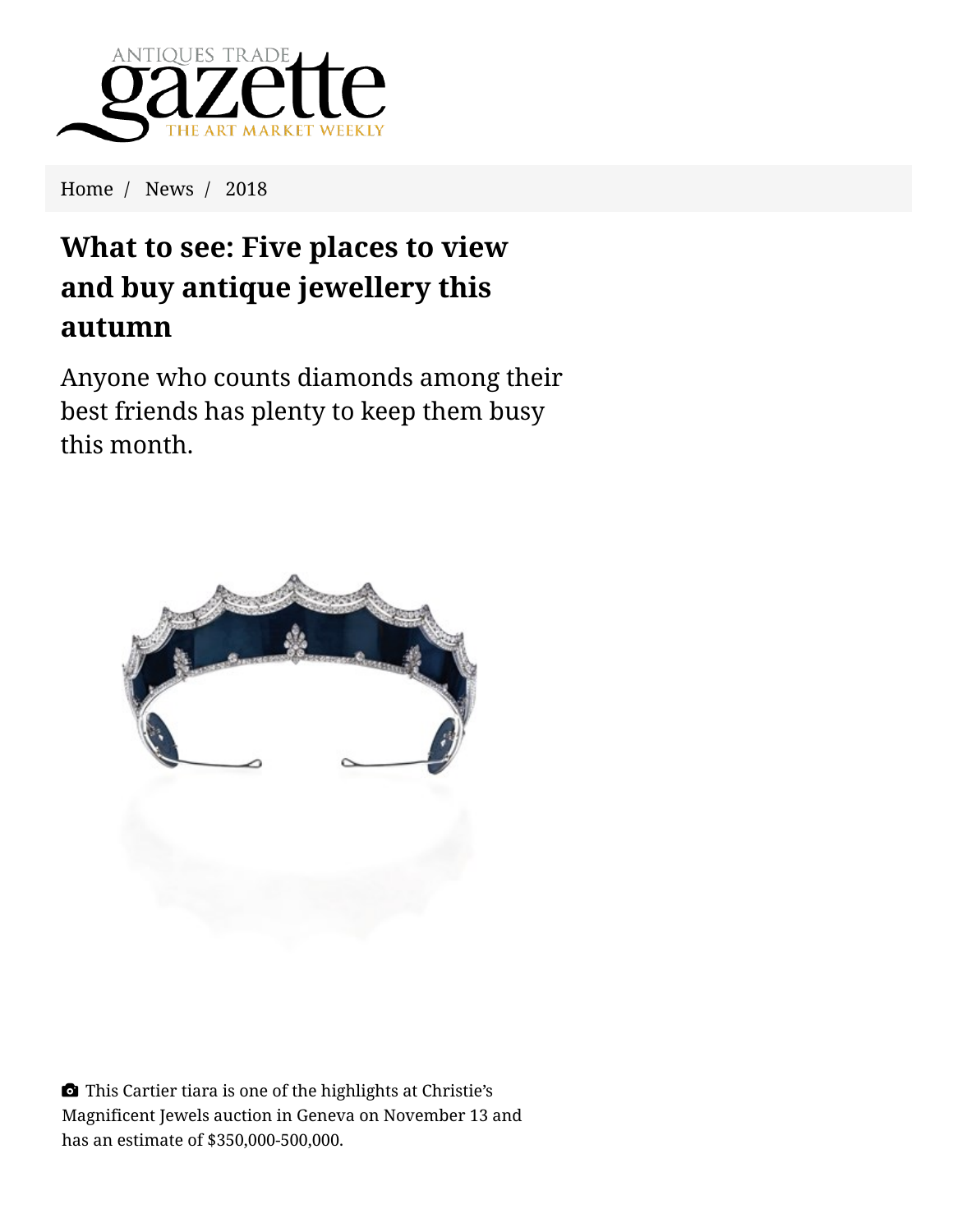

Frances Allitt 08 Oct 2018

J[ewellery is on show in special exhibitions around the](https://gazette-eu-west.azureedge.net/media/34243/2363-jewellery-christies-tiara-08-10-18.jpg)  UK: The Fitzwilliam Museum in Cambridge hosts Designers and Jewellery 1850-1940, for example, The Ashmolean has Spellbound: Magic, Ritual and Witchcraft a the Library and Museum of Freemasonry holds Bejewelled: Badges, Brotherhood and Identity. The Royal Collection's Splendours of the Subcontinent: A Prince's Tour of India 1875-76 closes this week and features plenty of jewel encrusting.

For those who like to own as well as admire, there are also a host of international events to look forward to and plenty of places to shop.

## **London: Wartski**



Wartski opens at its new location in St James's this month.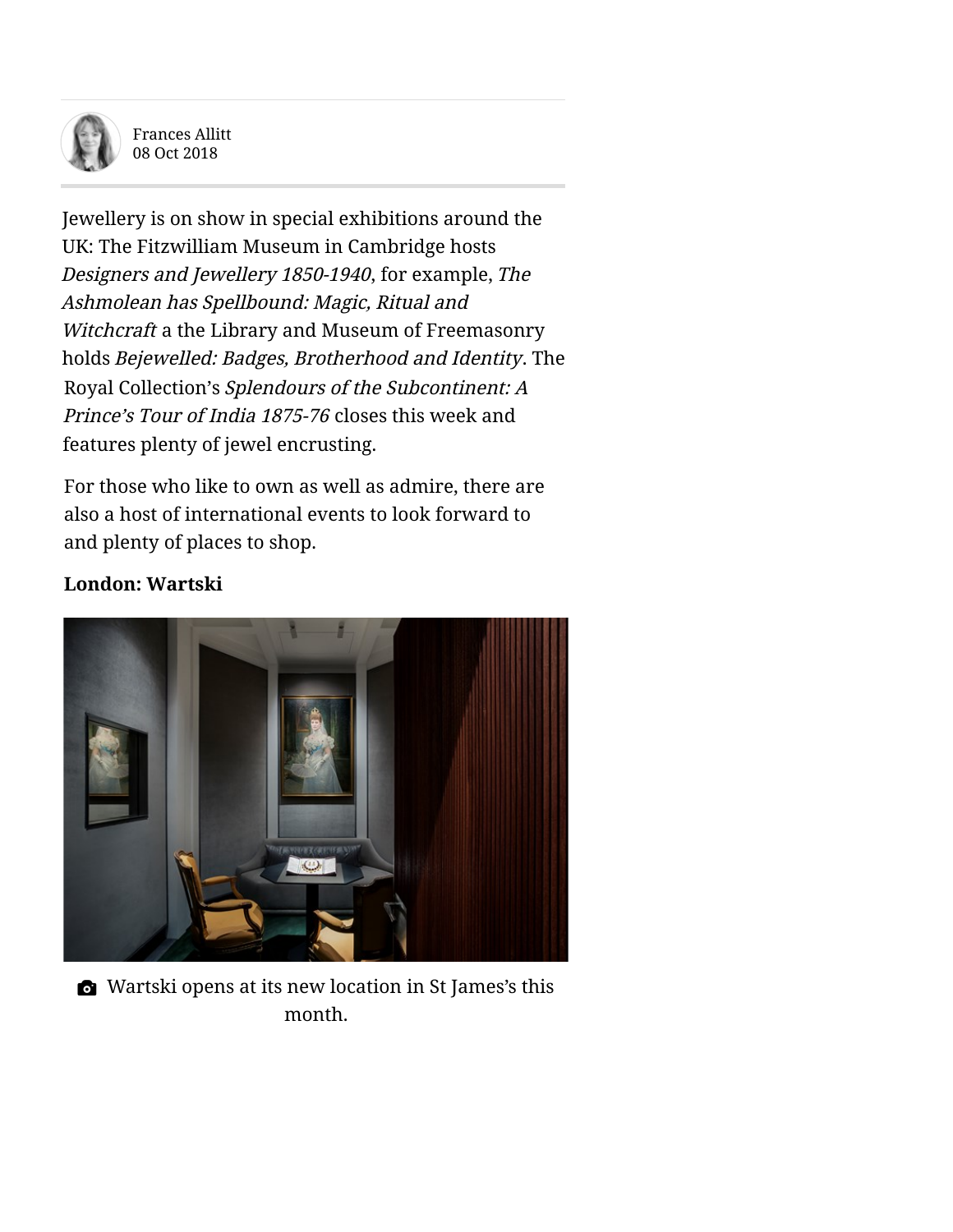

Wartski was founded in 1865 and continues to specialise in jewellery, Fabergé pieces, silver and more. This month, it opens its doors at its [new St James's location,](https://www.antiquestradegazette.com/news/2018/wartski-to-move-south-in-the-summer-to-st-james-s/) having left its previous Mayfair home. The new shop is designed with Tom Bartlett of architecture and interior design firm Waldo Works, which has worked with [retaile](https://www.antiquestradegazette.com/news/2018/what-to-see-five-places-to-view-and-buy-antique-jewellery-this-autumn/)rs including Selfridges and Fortnum & Mason in [t](https://www.antiquestradegazette.com/news/2018/what-to-see-five-places-to-view-and-buy-antique-jewellery-this-autumn/)[he past. It's a salubrious setting in which to select a new](https://gazette-eu-west.azureedge.net/media/34251/2363-where-jewellery-wartski-2-08-10-18.jpg) piece of jewellery.

Details: Wartksi, 60 St James's Street, SW1A 1LE

## **Enschede, Netherlands: Twents Veilinghuis**

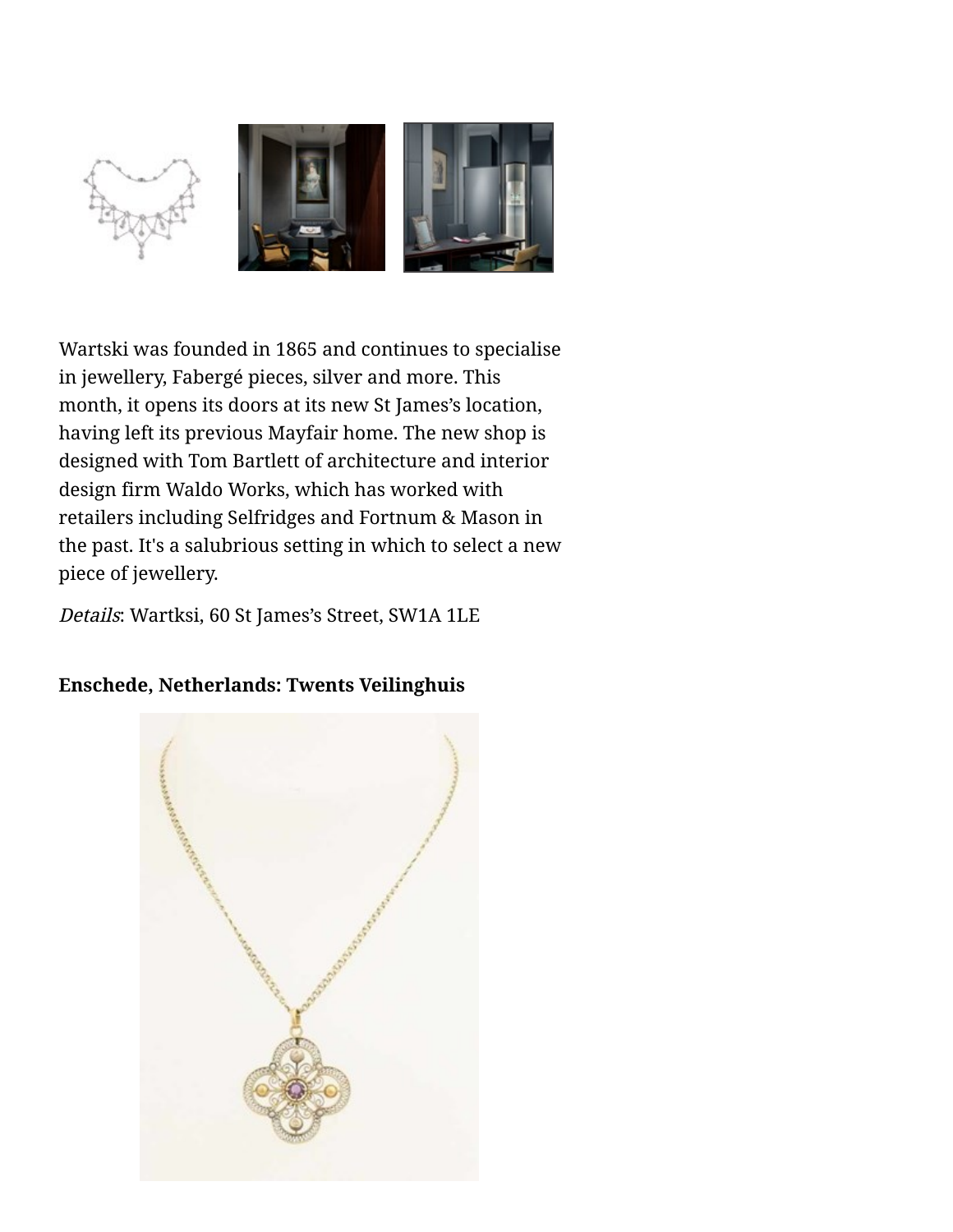With a reserve of  $E$ 150, this antique yellow gold pendant with necklace features a flower shape made of filigree with seed beads and amethyst. It goes under the hammer at Twents Veilinghuis on October

13.



Beautiful [jewellery is often pricey, but there are](https://gazette-eu-west.azureedge.net/media/34249/2363-where-jewellery-twents-08-10-18.jpg) beautiful pieces to be had for lower sum too. At its upcoming Art & Antiques auction, Twents Veilinghuis [offers more than 500 lots of jewellery, many for three](https://www.antiquestradegazette.com/news/2018/what-to-see-five-places-to-view-and-buy-antique-jewellery-this-autumn/)figure sums, including anything from antique coral necklaces to modern diamond rings.

Details: Twents Veilinghuis, October 12-13

**[New Y](https://www.antiquestradegazette.com/news/2018/what-to-see-five-places-to-view-and-buy-antique-jewellery-this-autumn/)ork: TEFAF New York**



 A La Vieille Russie brings this Raymond Yard duck brooch made in the US c. 1925. It is made of diamond, ruby, onyx and platinum.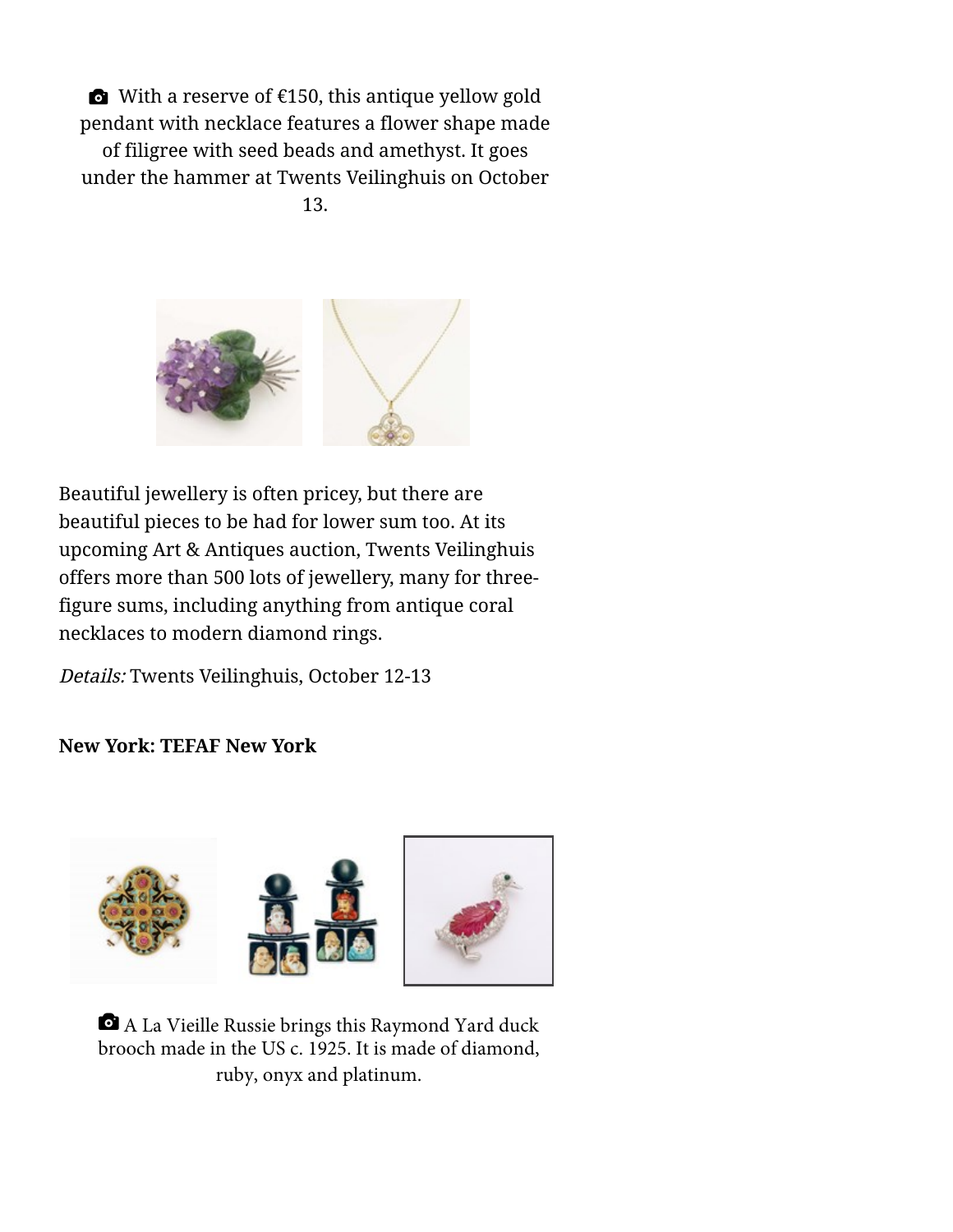TEFAF New York returns for its third edition this month bringing with it 93 exhibitors (10 of which are new) to offer [an array of art and antiques](https://www.antiquestradegazette.com/news/2018/five-highlight-coming-to-tefaf-new-york-2018/) at the Park Avenue Armory. With dealers attending from all over the world there is a real mix of items on offer, though all are united by their high quality. The focus is on fine and decorative arts from antiquity to the early 20<sup>th</sup> century, setting the event apart from its sister fair in the Spring.

Details: TEFAF New York, October 27-31, Park Avenue Armory, New York (Tickets: \$55)

## **Geneva: Christie's Magnificent Jewels**



 $\bullet$  A pair of superb coloured diamond earrings, one a fancy blue pear modified brilliant-cut diamond of 8.85 carats and the other a fancy orangey pink pear [modified brilliant-cut diamond of 8.79 carats has an](https://www.antiquestradegazette.com/news/2018/what-to-see-five-places-to-view-and-buy-antique-jewellery-this-autumn/) estimate of \$4m-6m at Christie's Magnificent Jewels auction in Geneva on November 13.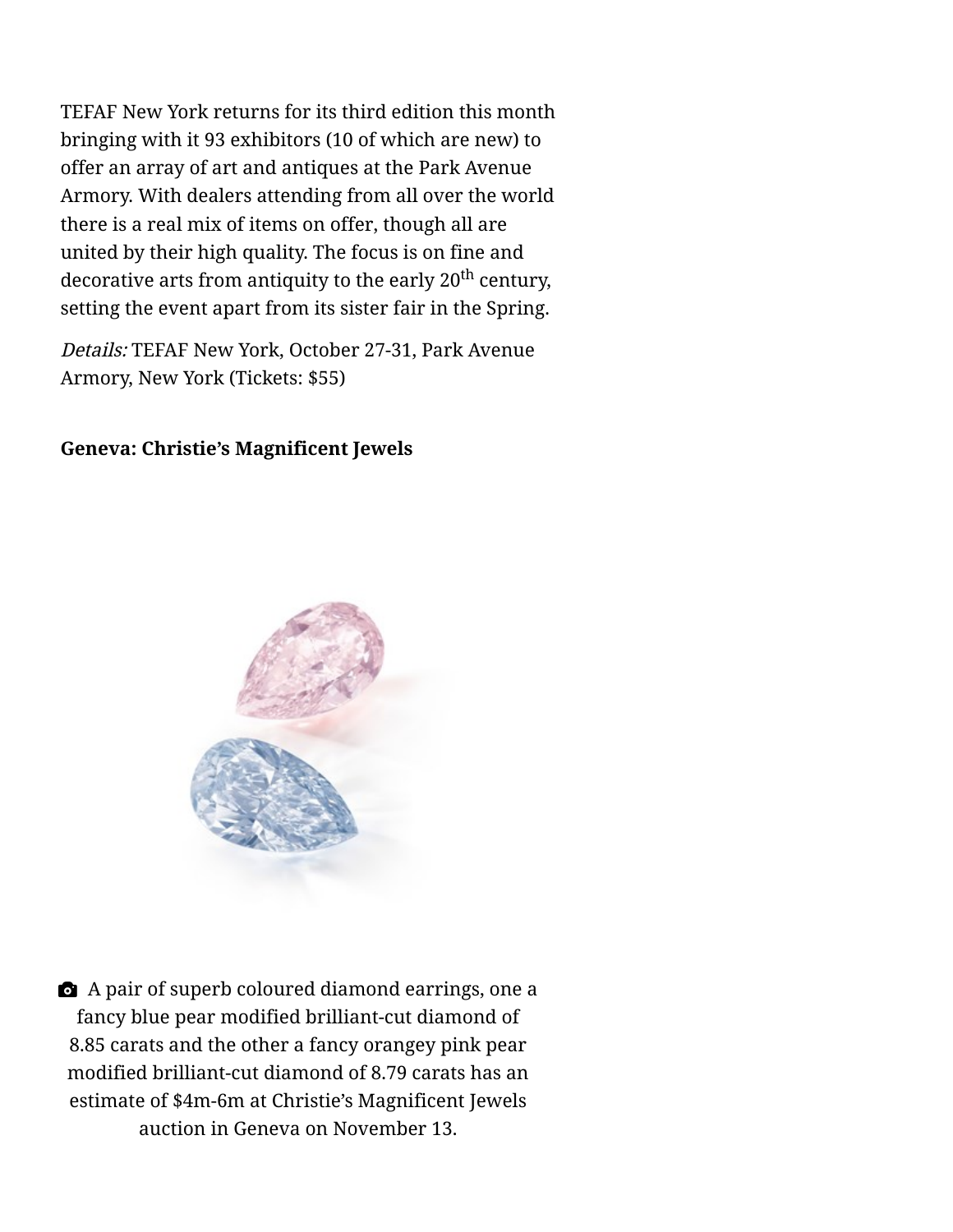

Face it: hardly anyone has enough tiaras. At Christie's Magnificent Jewels sale on November 13, those with deep pockets have the chance to buy that and much more. The tiara in question was is signed by Cartier, 1912-25 and bears the maker's mark of Henri Picq, who was one of the firm's leading designers in the first [decades](https://www.antiquestradegazette.com/news/2018/what-to-see-five-places-to-view-and-buy-antique-jewellery-this-autumn/) of the  $20<sup>th</sup>$  century. It was sold in the sh[op of](https://www.antiquestradegazette.com/news/2018/what-to-see-five-places-to-view-and-buy-antique-jewellery-this-autumn/) Robert Koch, who was famous in German for serving the European royal courts, to the heir of the von F family on the occasion of his marriage and remained in the family until 2015. It has an estimate of \$350,000-500,000.

Another highlight in the sale is The pink Legacy, described as 'the largest and finest Fancy Vivid Pink diamond ever offered at a Christie's auction. It has an estimate of \$30m-50m.

Details: Magnificent Jewels, November 13. Christie's Geneva.

**Birmingham: Fellows**